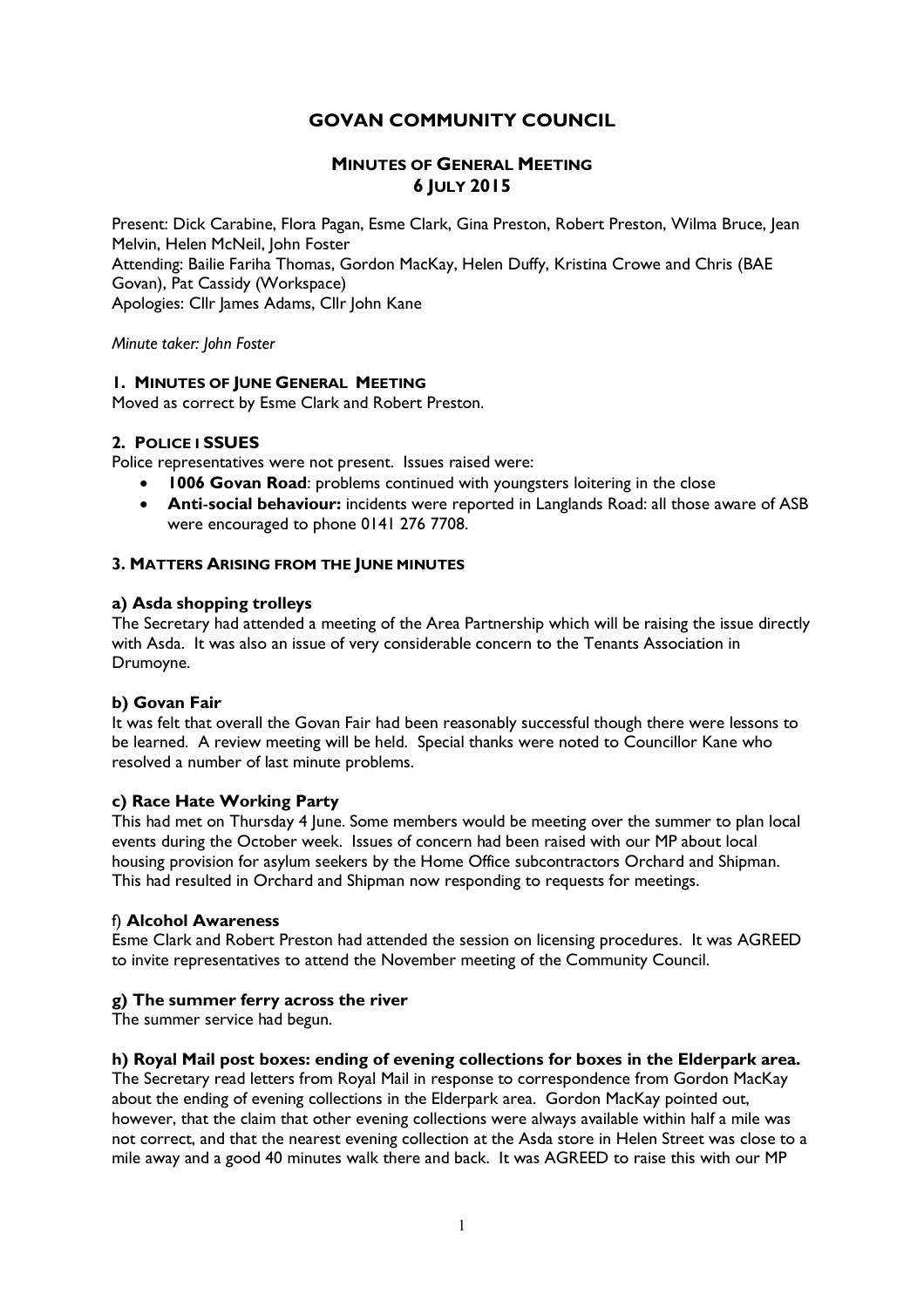given the Universal Service Obligation under the 2011 Postal Services Act by which Royal Mail were obliged to provided adequate collections of mail.

# **i) Provision of bus timetables**

Again in response to correspondence by Gordon Mackay it was AGREED to write to SPT requesting that timetables be supplied to all Libraries in Glasgow, including Elderpark and Ibrox Libraries. We should also write to the manager of Govan Shopping Centre asking whether provision could be made for a notice board on which such information could be displayed.

# **i) Bus stop in Golspie Street**

A meeting had been held between Jim Fleming for DRS and Planning Committee and Govan HA. There appeared to be some basis for a resolution.

# **j) South Street Waste Processing**

The proposal had yet to be considered by Planning. Our objection would be heard among others.

## **k) Red Skirts on Clydeside**

The Secretary had attended a pack-out showing of the film in the Pearce Institute.

# **l) STUC and People's Assembly Rally against Austerity: George Square** 20 June

The minute secretary had attended with the Community Council banner. Around 3,000 people, including representatives of many trade unions, had been present to protest against the continuing scale of cuts in public provision. It was noted that the proposed cuts will fall particularly heavily on Glasgow.

## **m) Graving Dock: talk by Ian McGilvary**

The Secretary had attended a small meeting which considered options for preserving the dock. It was felt that the project was of a scale and significance for the redevelopment of the east-west corridor, and its heritage potential, that the City Council should take the lead. It was AGREED that a letter be sent to the director of the DRS making this point and the role of the graving dock site to complement the Govan town centre conservation area and the redevelopment proposals considered as part of the City Deal at the recent charrette.

## **n) Southern Hospital**

Our Secretary had attended the formal opening. There was some scepticism at the meeting about the appropriateness of the title adopted on 2 July. It was agreed to take up the issue of signage if there was no improvement over the next month.

## **4. PRESENTATION ON THE REDEVELOPMENT OF THE GOVAN SHIPYARD BY BAE**

Kristina Crowe reported on the decision, announced on 21 May, to redevelop both the Govan and Scotstoun yards as a base for building the Type 26 frigates and to invest over £100 million. The redevelopment of the Govan yard would include a major extension of the outfit hall and a modification of the dock to permit frigates to be constructed in two blocks (rather than five). Other buildings. Including the fabrication and paint shops, would be reconstructed to enable the bulk of the work to be done under cover – both improving working conditions and reducing noise. The waterfront area would also be tidied up.

Tenders for the work were being developed and it was hoped to confirm the contactor this autumn and then proceed for full planning permission.

In answer to questions on timing it was reported that work on the remaining blocks for the aircraft carrier would be completed by December 2015, that initial work on the three Offshore Patrol Vessels had commenced and would continue for three years and that work for the first three Type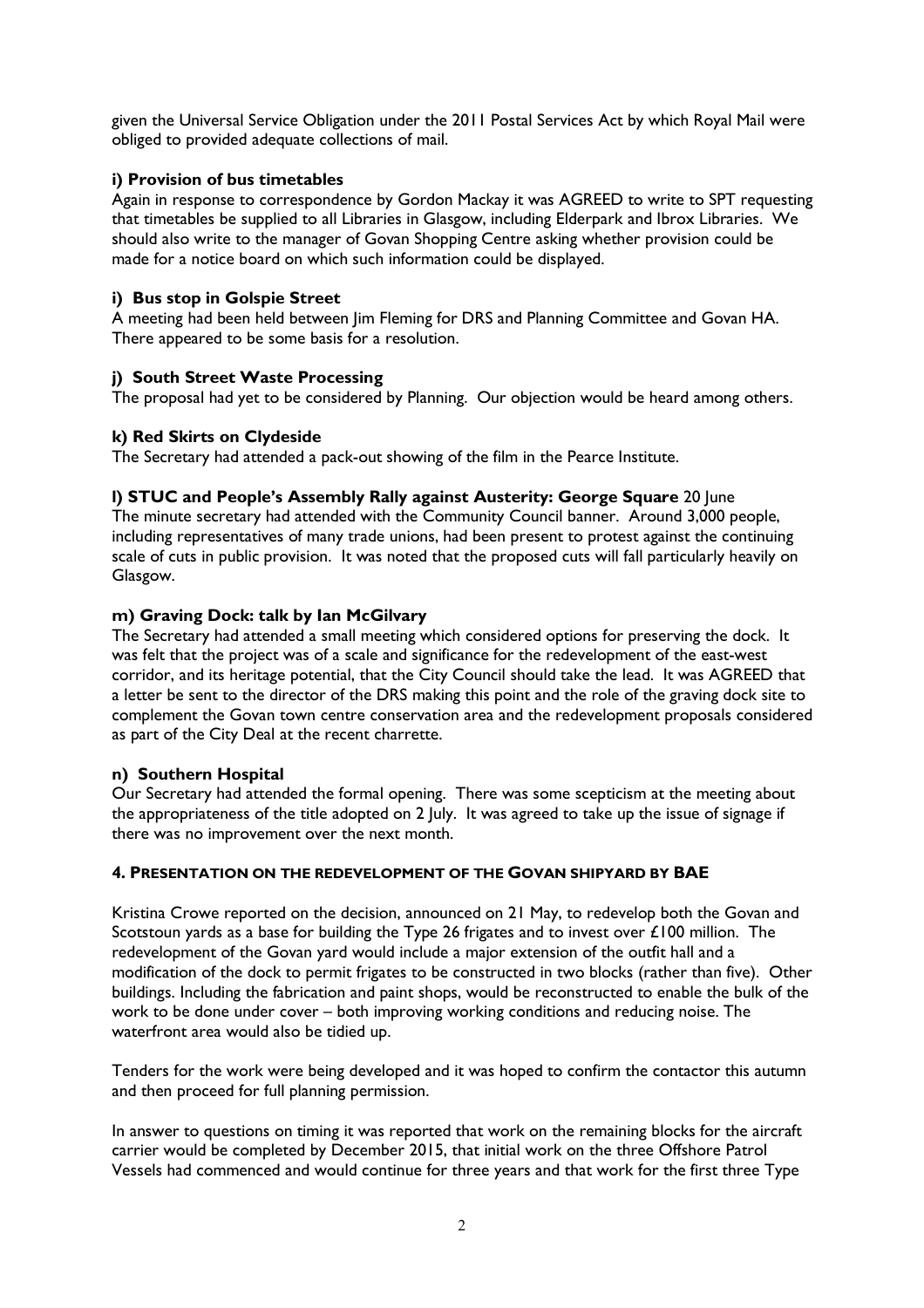26 frigates would begin in 2016. A total of 13 frigates would be built in batches up to 2030. It was hoped that there would also be international orders for smaller vessels such as the Offshore Patrol Vessels.

On employment, and in an answer to a question from Pat Cassidy, it was noted that there would be no immediate increase in jobs – although workers currently redeployed to Rosyth would return. However, it was stressed that was the intention to rejuvenate the workforce – currently with an aging profile – and that there were ambitious plans to increase the intake from local schools and universities and to encourage entry to relevant areas of the engineering and IT. 65 per cent of the combined workforce would work in the Govan yard. Pat also stressed the hope that local small businesses could be more effectively linked into the supply chain.

On the character of future orders and the possibility of the diversifying into the civilian market Kristina Crowe said that this was an option under active consideration for the longer term future but that commercial factors posed some obstacles – particularly as a result of the heavy security costs imposed on a military supplier which reduced international competitiveness in the commercial market.

Dick Carabine, our chairperson, expressed the Community Council's appreciation of the presentation and particularly the importance for Govan as a shipbuilding community and the younger generation – jobs were vital for maintaining the vigour of the community.

It was AGREED that the Community Council, jointly with Govan Workspace and BAE, would hold an public event in Fairfields this autumn to mark the redevelopment of the yard.

### **5. COMMUNITY COUNCIL ORGANISATION**

#### **a) Bank Account**

The Treasurer would ensure that our books were available for audit by the beginning of September so that an audited report could go to the AGM in October. Our Secretary would assist with the completion of forms from the Bank to enable the change of signature from Helen McNeill to Gina Preston. Payments were made for the banner and for postage.

### **b) Membership of the Community Council**

Membership forms had been supplied to the two applicants for the two places advertised in November.

Ahead of the AGM for the re-election of members in October it was noted that there were others who had expressed interest in membership beyond the current quota and it was AGREED to approach Steven Dowling and the CCRC to increase the allotted membership by two to reflect the increase in local population, through new housing construction over the past six years, and the need to reduce the age profile of the council.

### **c) Banner**

The new banner had cost  $£51$  and was on display at the meeting.

### d) **Govan Letter**

1,000 copies had been produced for the Friday of the Govan Fair and fully distributed. The cost had been £205.

## **e) Community Council AGM**

This would take place at the October meeting and the September meeting would need to make arrangements for the elections.